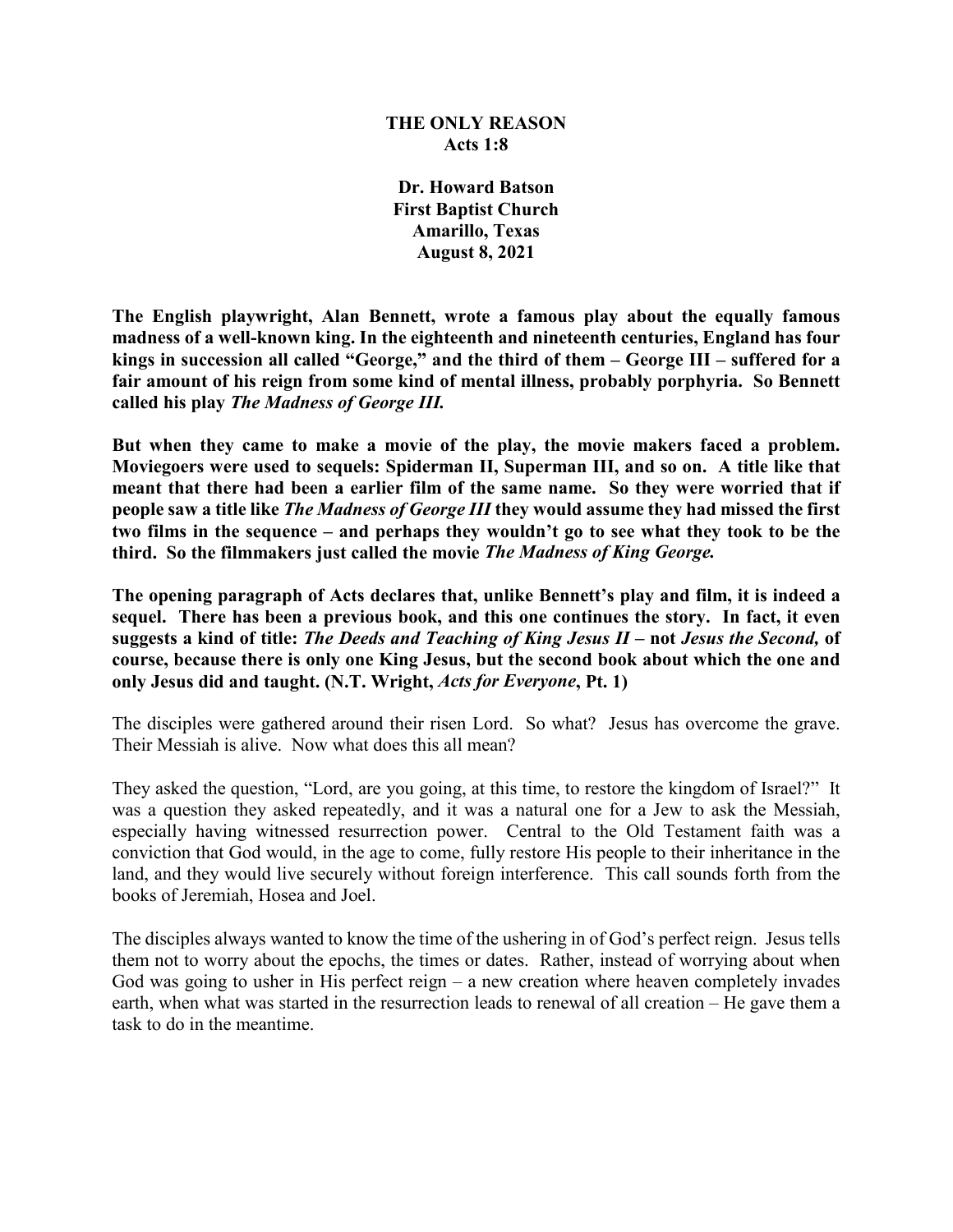**I. The first thing I want us to notice in this text – this commission – is that the church has a clear call and clear purpose.**

**The story circulates that Oliver Wendell Holmes found himself on a train when the conductor announced that he would be coming through to collect tickets from the passengers. Holmes reached into his pocket only to discover that the ticket was not there. He began patting himself down just as the conductor arrived. After Holmes explained his situation, the conductor told him not to worry about it. Holmes kept apologizing as he frantically searched.** 

**The conductor tried to reassure him, "Please do not worry. It's okay." Holmes desperately reached into his satchel, searching for the ticket. The conductor tried to reassure him one final time. "Mr. Holmes, please do not worry about finding your ticket. We trust you. We know who you are." Holmes replied, "Young man, it's not a matter of trust, but direction. I do not know where I am going."**

No church needs to ponder, to wonder why it exists. Jesus has already given us our mission statement: Go and be witnesses to the whole world with the good news of Jesus Christ. The Gospel of Matthew puts it this way: "Go ye therefore and make disciples of all nations, baptizing them in the name of the Father, the Son, and the Holy Spirit, teaching them to observe all things whatsoever I have commanded you."

It's clear enough. Our purpose, our commission, is to change lives, to build His Kingdom both bigger and stronger. We build it bigger by evangelism and stronger by discipleship. We baptize disciples, and then we teach them the things that Jesus has taught.

But you know congregation, a mission is a fragile thing. Without continual reminding and continual attention, it is easy to get off track, to miss the mark. It's easy for the mission statement to become blurred and obscure.

**A man in Atlanta saw an advertisement for the "Church of God Grill." He called the number listed to find out what it was. He told the person who answered the phone that this was an unusual name for a restaurant. She explained, "We had a mission down here and started selling chicken dinners after church on Sunday to help pay the bills. The people liked the chicken and we did such a booming business that we cut back on the church services to sell more chicken. Eventually we just closed down the church altogether and made it a restaurant. We kept the name 'Church of God' and added 'Grill' to it." The chicken remained; the church died. Somewhere along the line this church lost sight of its priorities. (Don M. Aycock,** *Eight Days that Changed the World,* **Nashville: Broadman, 1990, 69-70)**

Congregation, we would never be so bold as to cancel the services in order to peddle chicken dinners out the side door. Perhaps, however, in more subtle ways, if we're not careful, we can lose our focus, our purpose. We are the only people, the church, to make known the meaning of the cross and the power of the resurrection.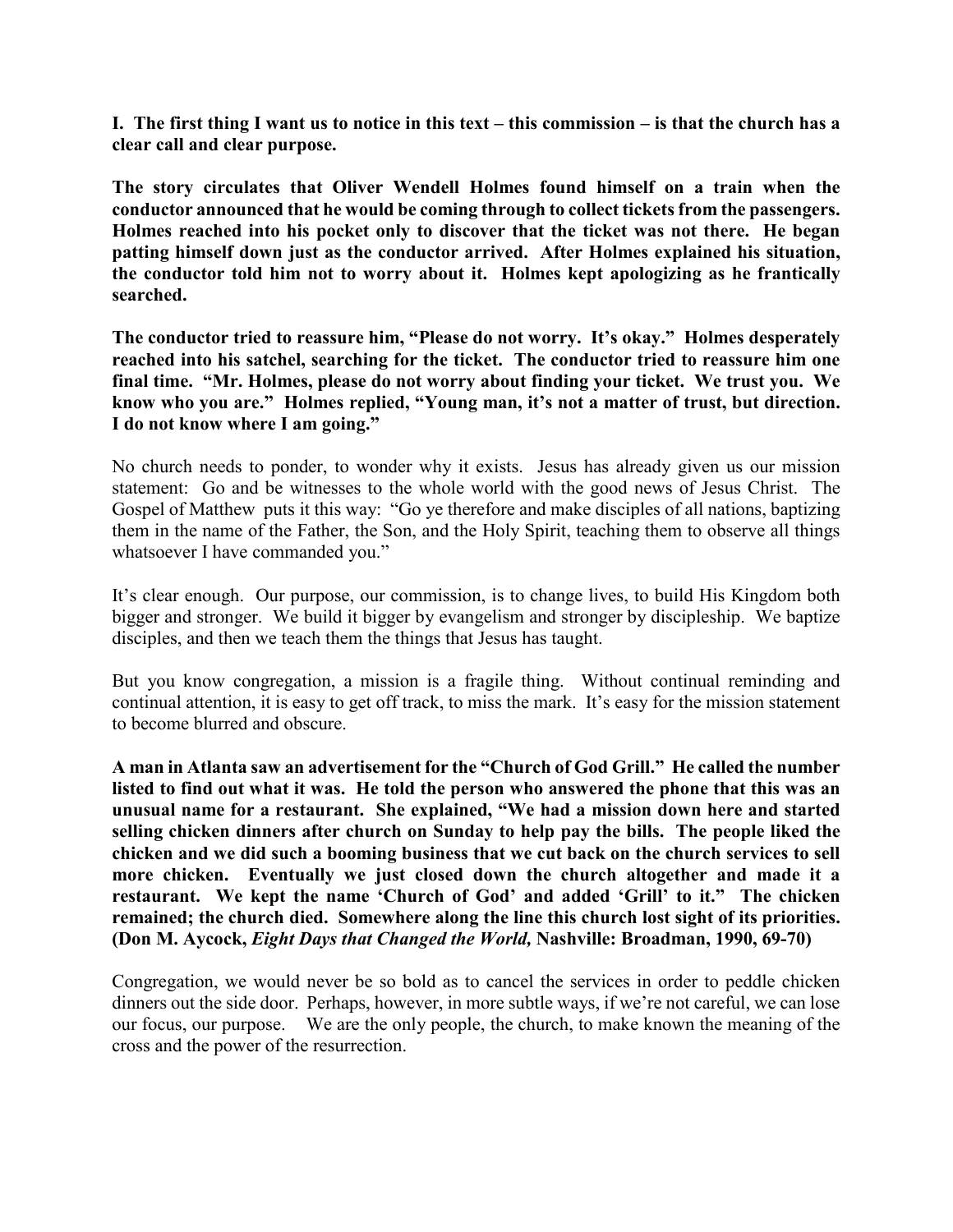In reality, when you ponder all the programming that goes on here at First Baptist Church.... Our programming has included everything from driver's education to Internet surfing to fly fishing. We have basketball leagues and a soccer team. We have classes that teach English to people from many different countries. We watch children so mothers can have a day out, and watch children again so parents can have a date out. We have summer fun days for kids and weight training programming for adults. We have a fine arts program that features some of the very best musical talent in our city, yes, in our state. We have ladies who sew and men who provide mobile shower facilities for those in need. We are a very busy people. We give away food, clothes, cars, bikes, and computers. We have had support groups for people caring for their aging parents and people going through divorce. You name it, and it's been done around here.

But somehow, in all the busyness, we have to be reminded that we're not here primarily to sell chicken dinners or to teach people how to paint. We're here to win people to Jesus Christ and to disciple them to follow in His footsteps. Everything that we do ought to be focused around this ultimate goal. Everyone who steps on this property – for whatever program, for whatever cause – ought to, at some point, be confronted with the gospel of Christ Jesus. They ought to be invited to come and follow Him, to experience resurrection power.

This morning, we learn that the church is really here for just one reason.

**Calvin Miller, in his book** *A View from the Fields***, tells of a little old lady who, during a tour of the Westminster Abbey, ignored the famous tombs, the spectacular architecture, and the lovely flowers to demand of the guide, "Has anybody been saved around here lately?" Her question was generally considered in poor taste, possibly because the answer was no.**

His command is to go. Most of the sharing of Christ that ever occurs in our church doesn't happen during a worship service. We come here to experience worship and become part of God's greatest good – a people going out to proclaim resurrection power.

**On May 16, 1998, Christopher Sercye died, and his death left many people shaking their fists in angry frustration. In the early evening of that Saturday, Chris was playing basketball**  with some friends. Their game was tragically terminated when gang members jumped out **of a car and fired two shots into the 15-year-old boy's chest. His friends quickly carried him about 100 yards toward Chicago's Ravenswood Hospital. They set him down in the alley about 35 feet from the emergency room and dashed inside for help.** 

**To their unbelievable surprise, the hospital personnel said it was against policy to leave their duties to treat people outside. Friends, neighbors, and police officers pleaded with the ER staff to come outside and treat the dying teenager. Some of the staff were outside smoking just 35 feet from Sercye but they said it was against hospital policy for them to get involved until the boy was inside the building. Although police officer James Maurer had been trained not to move a seriously wounded person, he commandeered a wheelchair and brought the boy inside after an ambulance failed to arrive within twenty minutes of being called by those trying to help. Christopher died about an hour later from the bullet wound that had perforated his aorta. John Blair, president and CEO of Ravenswood, initially stood by the actions of his employees but later had the policy rescinded because of Sercye's death. Such**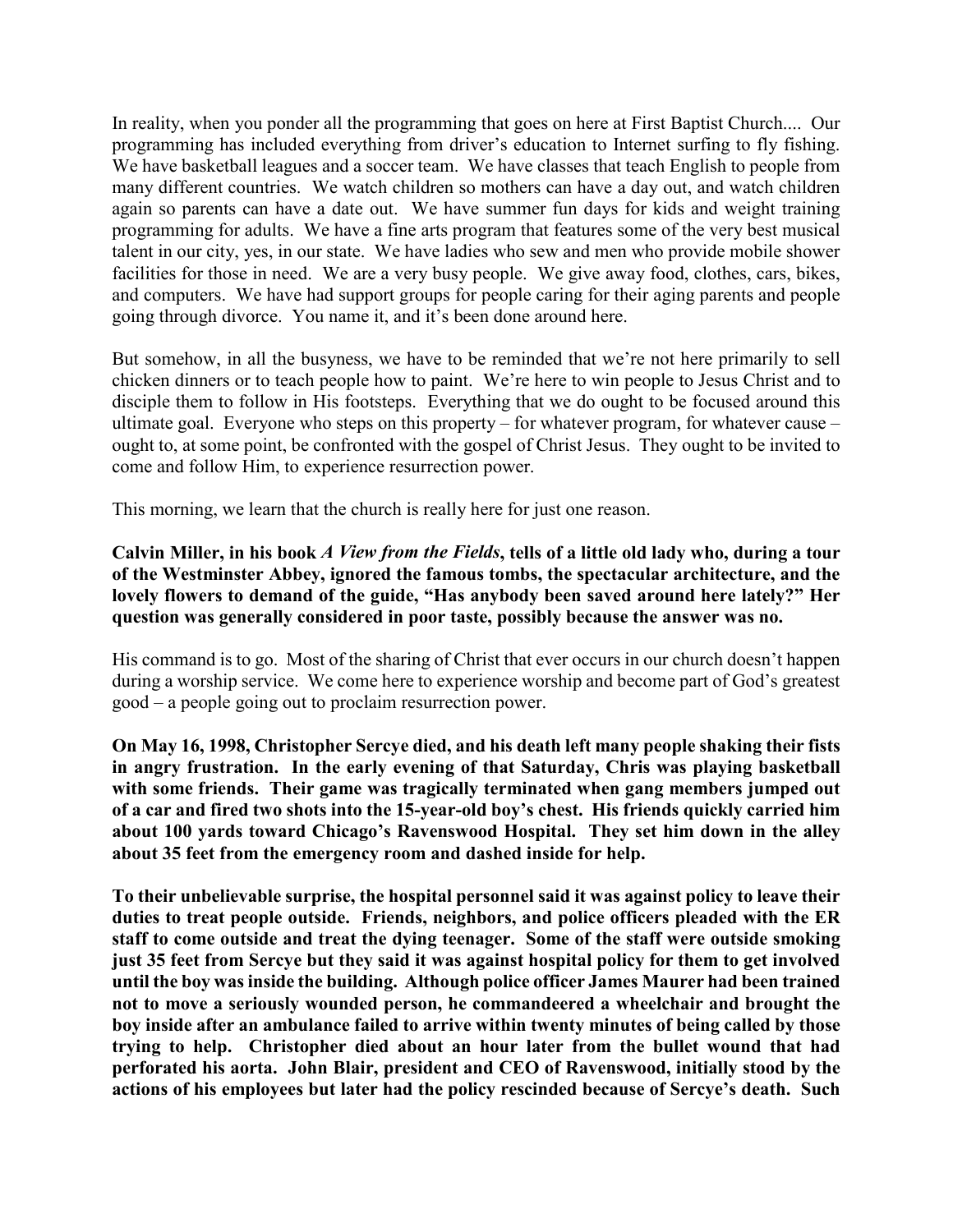# **scenarios are not limited to bureaucratic hospital policies. Many churches are surrounded by those mortally wounded from the smoking barrels of our adversary, yet there seems to be an unwritten policy that says we cannot leave the building to help. (***World,***, 5/30/98, p. 8;**  *Houston Chronicle***, 5/19/98, p. 7A, IOW)**

Congregation, we are to go and make disciples. We have a commission. We have a purpose. There is no doubt about it. Most people are won to the Lord by going – not by sitting and asking them to come to us.

# **II. Not only do we have a purpose and a commission, but we are also to do it with a passion.**

# Acts 4:1-4

As they were speaking to the people, the priests and the captain of the temple guard and the Sadducees came up to them, being greatly disturbed because they were teaching the people and proclaiming in Jesus the resurrection from the dead. And they laid hands on them and put them in jail until the next day, for it was already evening. But many of those who had heard the message believed; and the number of the men came to be about five thousand.

# Acts 4:21

When they had threatened them further, they let them go (finding no basis on which to punish them) on account of the people, because they were all glorifying God for what had happened.

# Acts 4:29-31

"And now, Lord, take note of their threats, and grant that Your bond-servants may speak Your word with all confidence, while You extend Your hand to heal, and signs and wonders take place through the name of Your holy servant Jesus." And when they had prayed, the place where they had gathered together was shaken, and they were all filled with the Holy Spirit and began to speak the word of God with boldness.

What a change for Peter who, earlier, had denied his Master three times. "I don't even know the man," he said, in a cursing tirade. But now he was willing, having seen His resurrection, having received His commission, to share the gospel with a passion.

I want to ask you a honest question. How many of you, if I passed out a blank sheet of paper to the congregation today and asked you take the pencil in the pew rack before you and I asked you to write down the specific names of those who do not have a relationship with God for whom you are praying to find the love of God through Christ Jesus – how many of you could write down a half dozen names? How many of you could honestly say, "Pastor, I've got a burden for the lost and I've been praying consistently for these people, that God would open up doors and allow me to share with them. I've developed a relationship with them in order to lead them to Christ Jesus." How many of you would have some names to write down? And how many of you would have to stare at a blank page of your unconcern for people who are dying and lost and going to spend an eternity separated from God?

How can we not have a passion for the lost?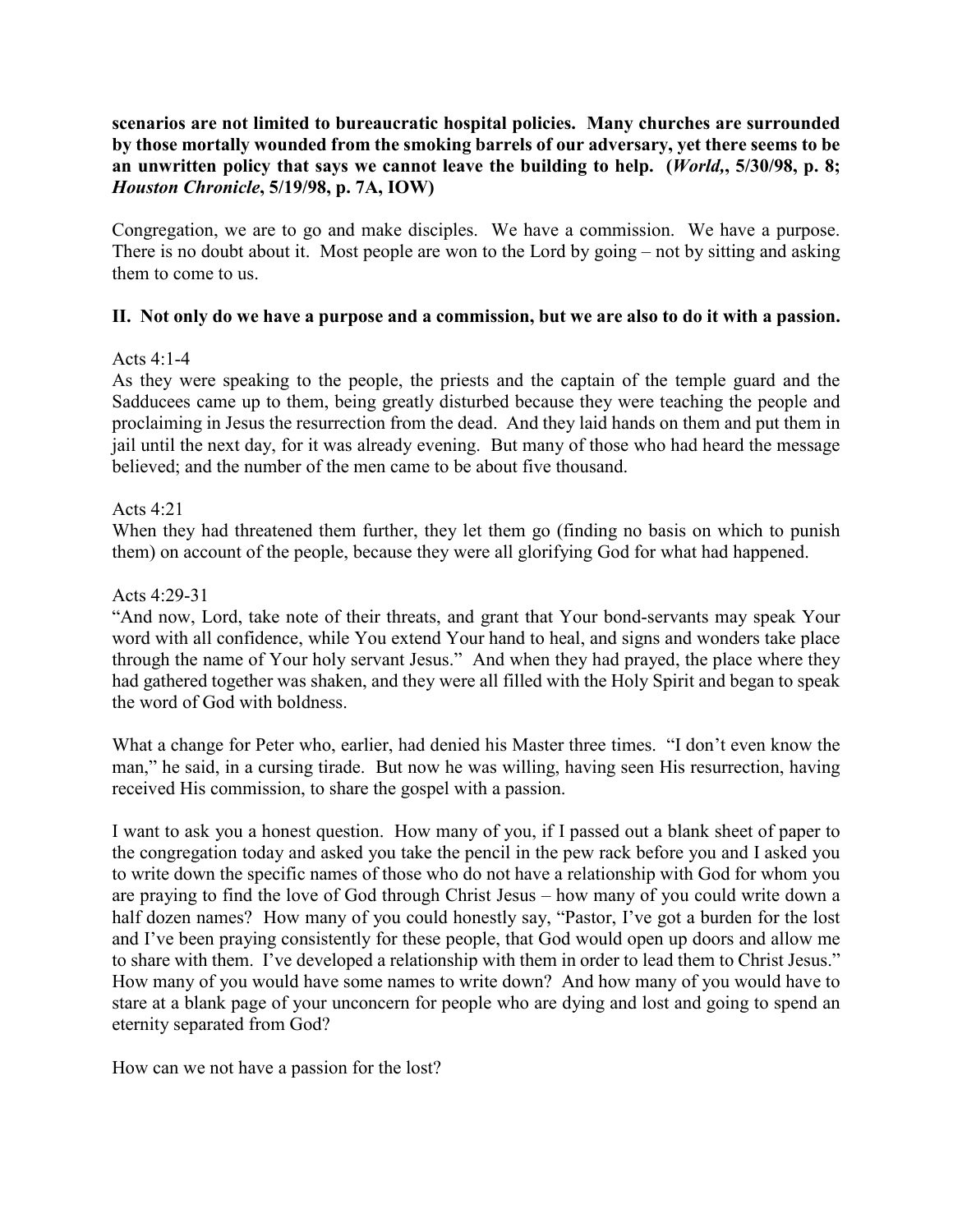Yes, we see in the Book of Acts, not only do we have a purpose, but we also have a passion. You either have passion or you are passive.

**On May 27, 1998, Michael Fortier was sentenced to 12 years in prison for being passive. Fortier was the key witness whose testimony helped convict Timothy McVeigh and Terry Nichols in the Oklahoma City bombing. Fortier knew about the extensive plans of his two former Army buddies but failed to warn the authorities. In a courtroom adjacent to where the Alfred P. Murrah Federal Building once stood, Fortier begged for the forgiveness of those who had lost loved ones in the worst episode of American terrorism. 168 people lost their lives, including 19 children, and 500 others were injured on that morning of April 19, 1995. Upon reflection, Fortier said, "I thought McVeigh's plan would never bear fruit. I was terribly wrong." He went on to describe his desire for things to be different: "I sometimes daydream that I told the police and became a hero. But in reality I'm not." The courtroom's judgment upon Fortier's passivity should speak to our tendencies toward spiritual passivity. Jesus condemned the servant who passively buried his talent. Spiritual passivity denies the importance and urgency of man's greatest need – salvation through Christ Jesus. Michael Fortier failed to speak up and hundreds of lives were shattered. If we remain silent far greater destruction will occur, and our passivity will not go unpunished. (***Houston Chronicle***, 5/28/98, p. 1A, IOW)**

Will we be silent? Have we lost our passion?

I think about Matthew, when he is invited to Jesus. You remember what he does? He invites his friends to a party at his house for dinner. He must have said to those who were despised by society, those tax gatherers, his IRS buddies, "I've met the Savior, and I want you to meet Him, too. He loves me and has accepted me and has forgiven me."

It's got to be the passion of our message, too. Our message is not, "Come to my church and hear my preacher" or "You need to straighten up your life morally." Our message is "Jesus Christ has changed me, and He can change you, too."

Do we have a passion for the lost? I think about Jesus in Luke 19:41. As he comes close to the city of Jerusalem, He begins to weep over it – one of the three times Jesus weeps. He weeps at the death of Lazarus. He weeps in the Garden of Gethsemane as He agonizes over the cross. And now He weeps for the city of Jerusalem. He did not weep for Himself. He wept for the city. They were not the tears of a failed conqueror, not the tears of a defeated leader. They were the tears of a loving Savior. He wept with sympathy for what He saw. The cup of Israel's iniquity was now full; the mercy of God was exhausted. He wept for their lostness. He wept for the darkness of sin and the unbelief that pervaded the city.

The word "lost" may be the saddest word in the English language. Many things can be lost: a child can be lost, your health can be lost, your reputation can be lost, your fortune can be lost. But the greatest of all losses is to lose your soul. Jesus asked, "What is a man to profit if he gains the whole world and loses his own soul?" What can a man give in exchange for his own soul?

We have to be a people of passion.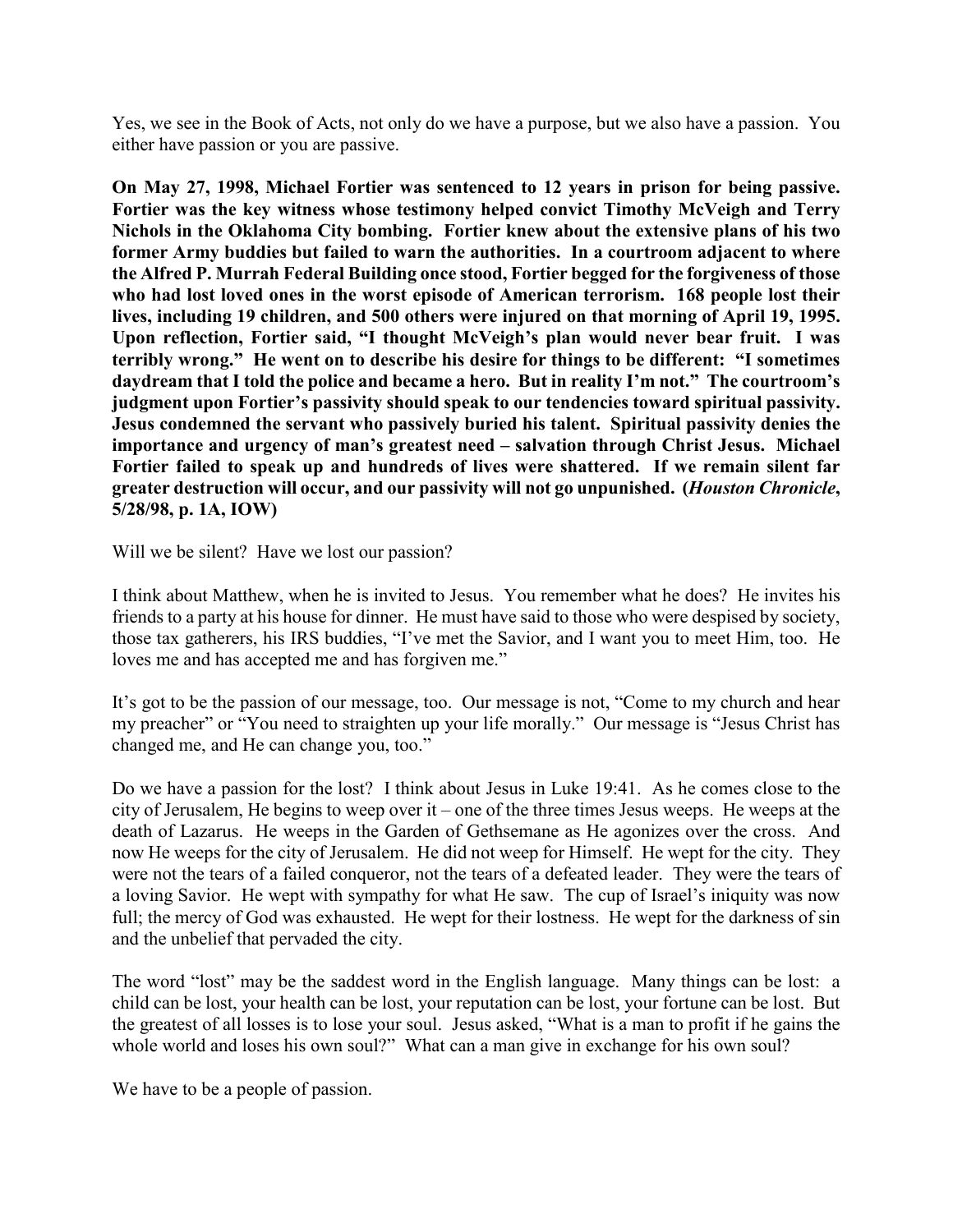# **III. The third thing I want us to see is that God sends the Holy Spirit to empower us.**

Look again at Acts 1:8. We have the essential resource of the Holy Spirit. One of the tasks of the Spirit of God -– the Holy Spirit – is to convict men of their sins, to prepare their hearts to receive the seed of the gospel. The Holy Spirit was going to come upon them at Pentecost, and because of this Spirit they had received the ability to work miracles and preach effectively. Their witness will be bold. It's the story of the Book of Acts. The Spirit empowers, and they proclaim.

Our efforts and labors mean nothing without the work of the Spirit of God. We cannot manufacture that moment of decision of lordship in someone's life.

You remember what it said in Acts 4 about Peter – when he was bold and stated his case with a passion. It said the Spirit came upon him. Acts 4:8 - "Then Peter, filled with the Holy Spirit, said to them...."

God's Spirit does the work. Whoever plants the seed and whoever waters – Scripture tell us it is always God who gives the increase. We're not responsible. I have released myself of the responsibility of the results of my sharing of the gospel by preaching or my sharing of the gospel one on one. It is simply our duty to give the message. How men and women respond is totally up to the work of the Spirit. Our responsibility is not results. Our responsibility is faithfulness.

# **IV. There is a final thing I want us to notice. That is the parameters (scope) of our field.**

Look at this text. We're to begin in Jerusalem – that is Amarillo. And then Judea – that is the Panhandle. And then Samaria – that is the state of Texas. And then to the whole world. Our responsibility is to go and make disciples of all people everywhere. That is why this church has a passion for foreign missions. That's why we support thousands of missionaries in more than a hundred countries through our missionary efforts. We want to tell the whole world the story of Jesus.

Yes, notice our scope. Start at home – sharing your own faith here in Amarillo. And then be busy with your tithes and offerings, supporting the missionaries through our church budget, through our special missions offerings.

And go.

**An executive hirer, a "head-hunter" who goes out and hires corporation executives for other firms, once shared that when he got an executive he was trying to hire for someone else, he tried to disarm that executive. "I offer him a drink, take my coat off, then my vest, undo my tie, throw up my feet and talk about baseball, football, family, whatever, until he's all relaxed. Then, when I think I've got him relaxed, I lean over, look him square in the eye and say, 'What's your purpose in life?' It's amazing how top executives fall apart at that question.**